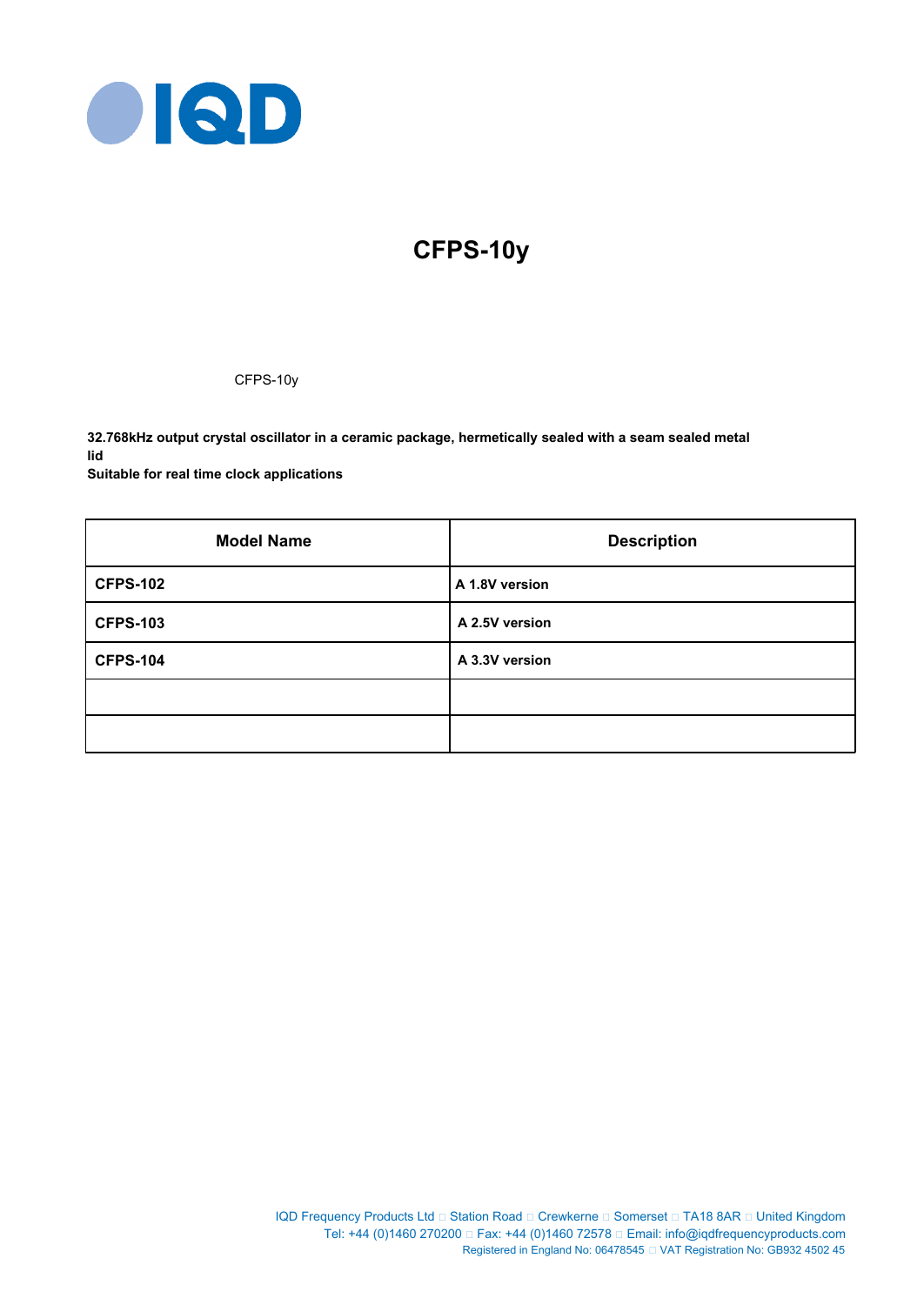

### **CFPS-102 Crystal Clock Oscillator Specification**

#### **ISSUE 5; January 2022**

#### **Description**

 $\blacksquare$ 32.768kHz output crystal oscillator in a ceramic package, hermetically sealed with a seam sealed metal lid. Suitable for real time clock applications.

#### **Frequency Parameters**

- Frequency 32.768kHz
- Frequency Stability ±20.00ppm to ±50.00ppm
	- Ageing  $\qquad \qquad \qquad \text{+3ppm}$  max per year

#### **Electrical Parameters**

Supply Voltage 1.8V ±5%

#### **Operating Temperature Ranges**

-20 to 70°C Ξ

 $\blacksquare$ 

- -10 to 70°C  $\blacksquare$
- -40 to 85°C

#### **Output Details**

Output Compatibility CMOS  $\blacksquare$ Drive Capability 15pF max

#### **Output Control**

- Standby Operation:  $\blacksquare$ Logic '1' (>70% VS) to pad 1 enables oscillator output Logic '0' (<30% VS) to pad 1 disables oscillator output; when disabled the oscillator output goes to the high impedance state No connection to pad 1 enables oscillator output.
- $\blacksquare$ Start-up Time: 35ms max 2ms typ to 90% of final amplitude (under ideal conditions @ 25°C)
- Standby Current: 20µA max, 1.7µA typ @ 25°C  $\blacksquare$

#### **Environmental Parameters**

- Storage Temperature Range: –55 to 125°C  $\blacksquare$
- Shock: MIL-STD-883F, Method 2002.4: 1500G, 0.5ms, 3  $\blacksquare$ times in each of 3 mutually perpendicular planes
- Vibration: MIL-STD-883F, Method 2007.3: 20G  $\blacksquare$ (20Hz-2000Hz), 1.52mm amplitude, 20mins in 3 mutually perpendicular planes (total 4hrs)

#### **Ordering Information**

- Frequency\* Model\* **Output** Frequency Stability\* Operating Temperature Range\* Supply Voltage (\*minimum required) Example
- 32.768kHz CFPS-102 CMOS ±50ppm –10 to 70C 1.8V

#### **Compliance**

- RoHS Status (2015/863/EU) Compliant  $\blacksquare$
- 
- REACh Status **Compliant**
- MSL Rating (JDEC-STD-033): Not Applicable $\blacksquare$



 $\mathbf{A}$ 

#### **Outline (mm)**



#### **Recommended Solder Pad Layout**

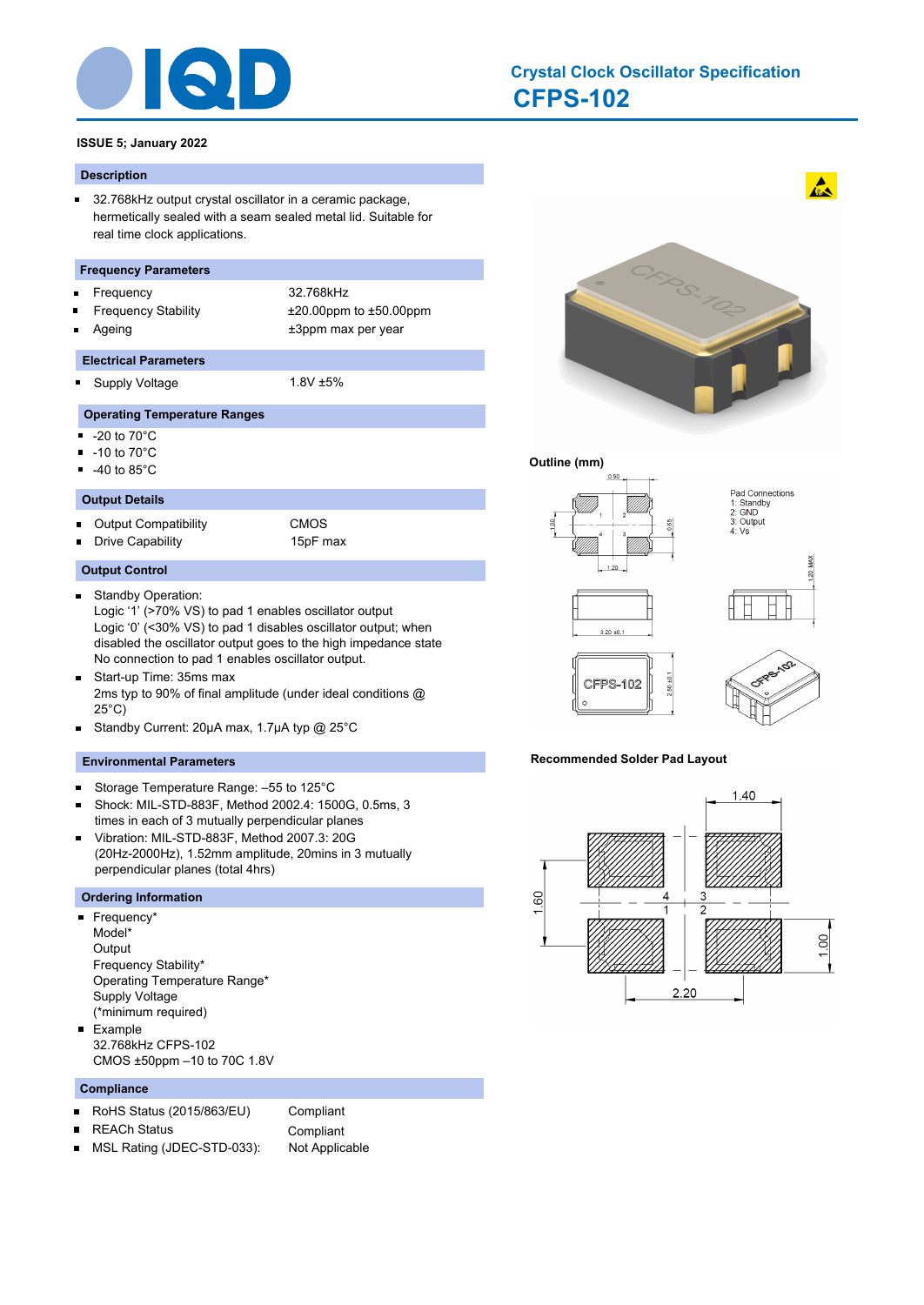

#### **CFPS-102 Crystal Clock Oscillator Specification**

### **ISSUE 5; January 2022**

#### **Packaging Details**

- Pack Style: RL3K Tape & reel in accordance with EIA-481-D  $\blacksquare$ Pack Size: 3,000
- $\blacksquare$ Pack Style: Cutt In tape, cut from a reel Pack Size: 100
- Pack Style: Reel Tape & reel in accordance with EIA-481-D Pack Size: 1,000

#### **Test Circuit Wave Form**



#### **Electrical Specification - maximum limiting values 1.80V ±5%**

| Frequency<br>Min | <b>Temperature Range</b> | <b>Stability</b><br>(Min) | Current<br>Draw | <b>Rise and Fall</b><br>Time | Duty Cycle |
|------------------|--------------------------|---------------------------|-----------------|------------------------------|------------|
|                  | °C                       | ppm                       | mA              | ns                           | $\%$       |
| 32.768kHz        | $-40$ to 85              | ±25.00                    | 1.5             | 50                           | 40/60%     |
|                  | $-20$ to $70$            | ±20.00                    | 1.5             | 50                           | 40/60%     |
|                  | $-10$ to $70$            | ±20.00                    | 1.5             | 50                           | 40/60%     |

*This document was correct at the time of printing; please contact your local sales office for the latest version. Click to view latest version on our website.*



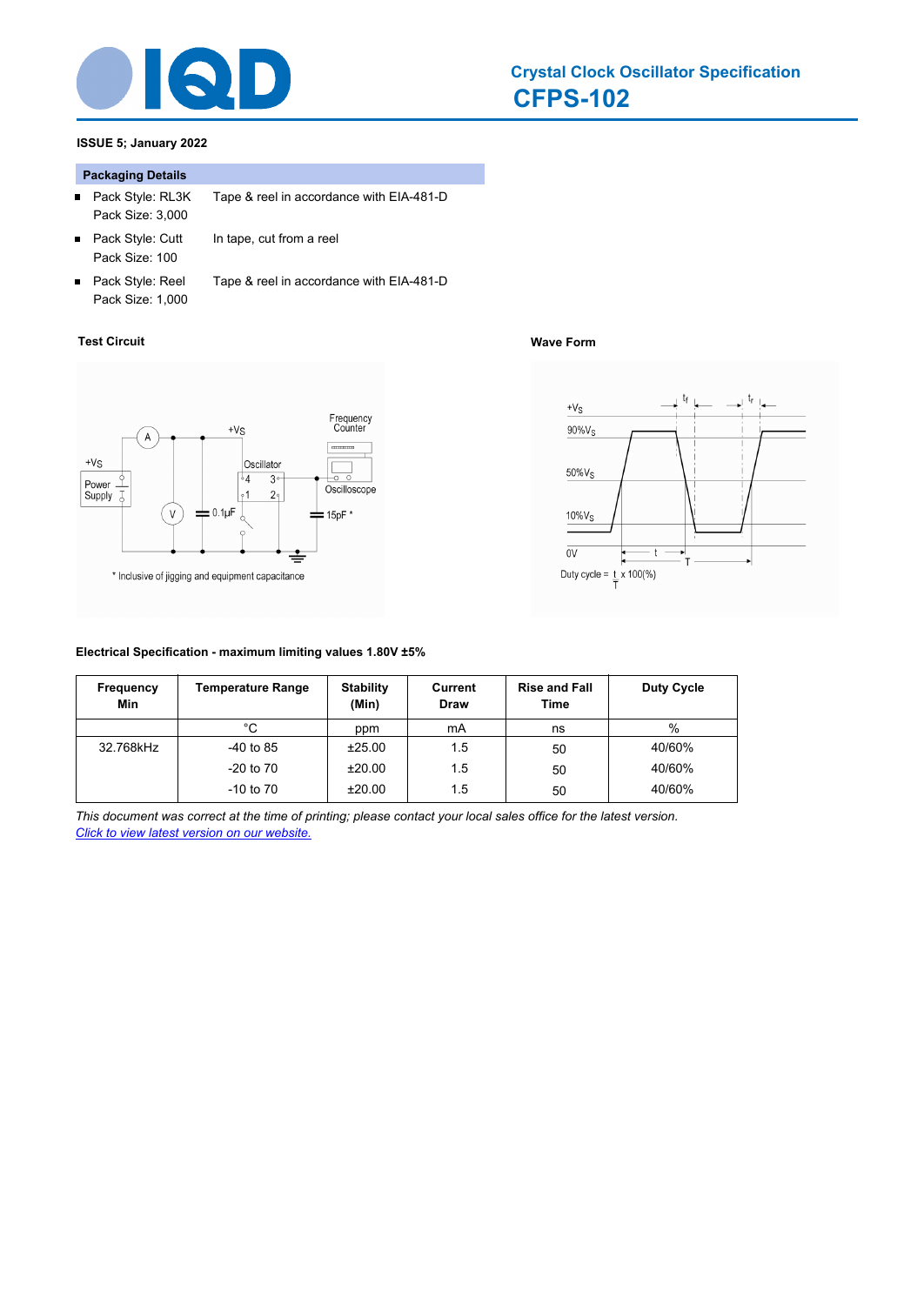

### **CFPS-103 Crystal Clock Oscillator Specification**

#### **ISSUE 5; January 2022**

#### **Description**

 $\blacksquare$ 32.768kHz output crystal oscillator in a ceramic package, hermetically sealed with a seam sealed metal lid Suitable for real time clock applications

#### **Frequency Parameters**

- Frequency 32.768kHz
- 
- Frequency Stability ±20.00ppm to ±50.00ppm Ageing  $\qquad \qquad \qquad \text{+3ppm}$  max per year
- **Electrical Parameters**
- 
- $\blacksquare$

## Supply Voltage 2.5V ±5%

#### **Operating Temperature Ranges**

- -20 to 70°C Ξ
- -10 to 70°C  $\blacksquare$
- -40 to 85°C

#### **Output Details**

Output Compatibility CMOS  $\blacksquare$ Drive Capability 15pF max

#### **Output Control**

- Standby Operation:  $\blacksquare$ Logic '1' (>70% VS) to pad 1 enables oscillator output Logic '0' (<30% VS) to pad 1 disables oscillator output; when disabled the oscillator output goes to the high impedance state No connection to pad 1 enables oscillator output
- $\blacksquare$ Start-up Time: 35ms max 2ms typ to 90% of final amplitude (under ideal conditions @ 25°C)
- Standby Current: 20µA max, 1.7µA typ @ 25°C  $\blacksquare$

#### **Environmental Parameters**

- Storage Temperature Range: –55 to 125°C  $\blacksquare$
- Shock: MIL-STD-883F, Method 2002.4: 1500G, 0.5ms, 3  $\blacksquare$ times in each of 3 mutually perpendicular planes
- Vibration: MIL-STD-883F, Method 2007.3: 20G  $\blacksquare$ (20Hz-2000Hz), 1.52mm amplitude, 20mins in 3 mutually perpendicular planes (total 4hrs)

#### **Ordering Information**

- Frequency\* Model\* **Output** Frequency Stability\* Operating Temperature Range\* Supply Voltage (\*minimum required) Example
- 32.768kHz CFPS-103 CMOS ±50ppm –10 to 70C 2.5V

#### **Compliance**

- RoHS Status (2015/863/EU) Compliant  $\blacksquare$
- 
- REACh Status **Compliant**
- MSL Rating (JDEC-STD-033): Not Applicable $\blacksquare$



 $\mathbf{A}$ 

#### **Outline (mm)**



#### **Recommended Solder Pad Layout**

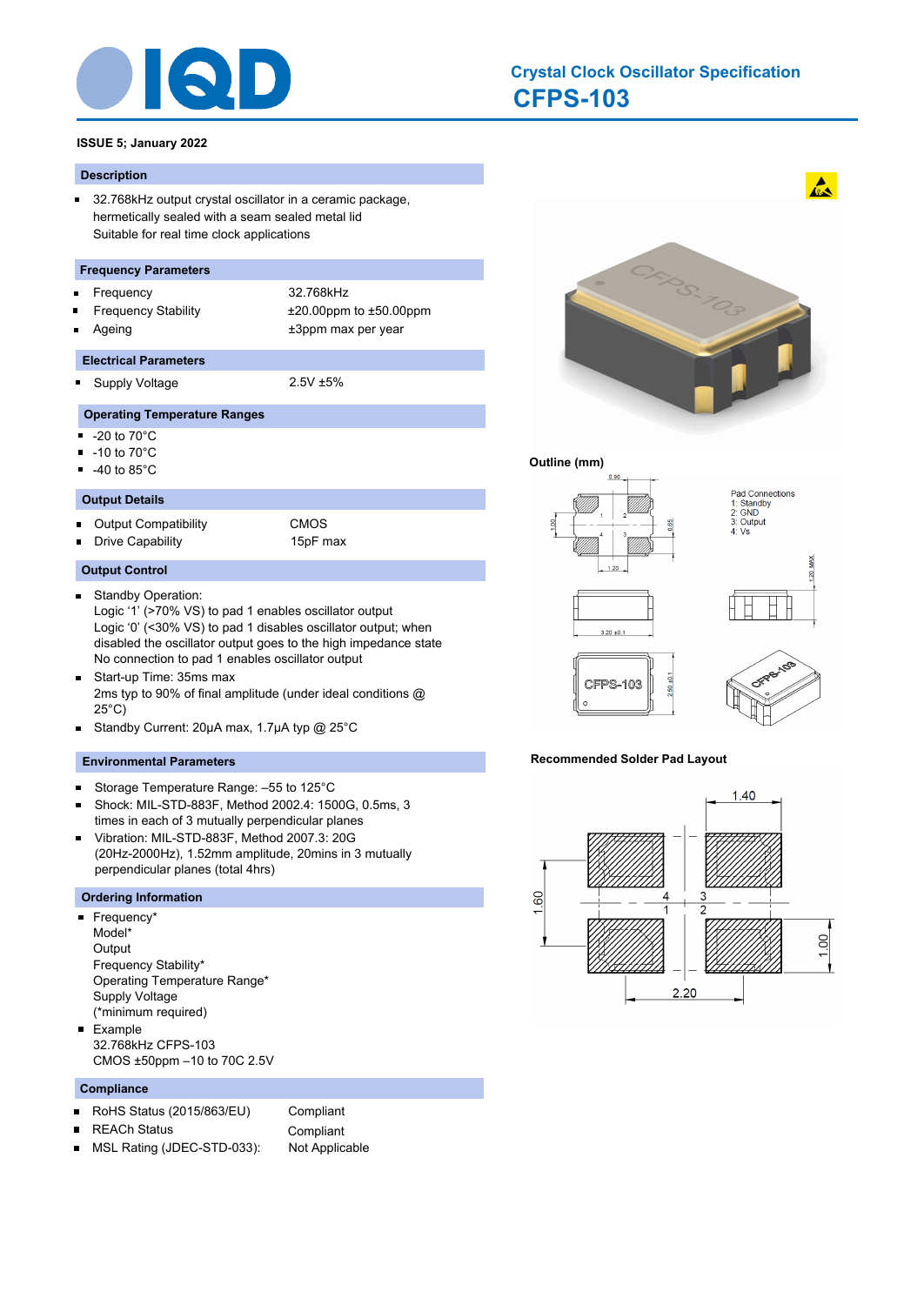

#### **CFPS-103 Crystal Clock Oscillator Specification**

### **ISSUE 5; January 2022**

#### **Packaging Details**

- Pack Style: Reel Tape & reel in accordance with EIA-481-D  $\blacksquare$ Pack Size: 1,000
- Pack Style: RL3K Tape & reel in accordance with EIA-481-D  $\blacksquare$ Pack Size: 3,000
- Pack Style: Cutt In tape, cut from a reel Pack Size: 100

#### **Test Circuit Wave Form**



## **Electrical Specification - maximum limiting values 2.50V ±5%**



| <b>Frequency</b><br>Min | <b>Temperature Range</b> | <b>Stability</b><br>(Min) | Current<br><b>Draw</b> | <b>Rise and Fall</b><br>Time | <b>Duty Cycle</b> |
|-------------------------|--------------------------|---------------------------|------------------------|------------------------------|-------------------|
|                         | °C                       | ppm                       | mA                     | ns                           | %                 |
| 32.768kHz               | $-40$ to 85              | ±25.00                    | 2.5                    | 50                           | 40/60%            |
|                         | $-20$ to $70$            | ±20.00                    | 2.5                    | 50                           | 40/60%            |
|                         | $-10$ to $70$            | ±20.00                    | 2.5                    | 50                           | 40/60%            |

*This document was correct at the time of printing; please contact your local sales office for the latest version. Click to view latest version on our website.*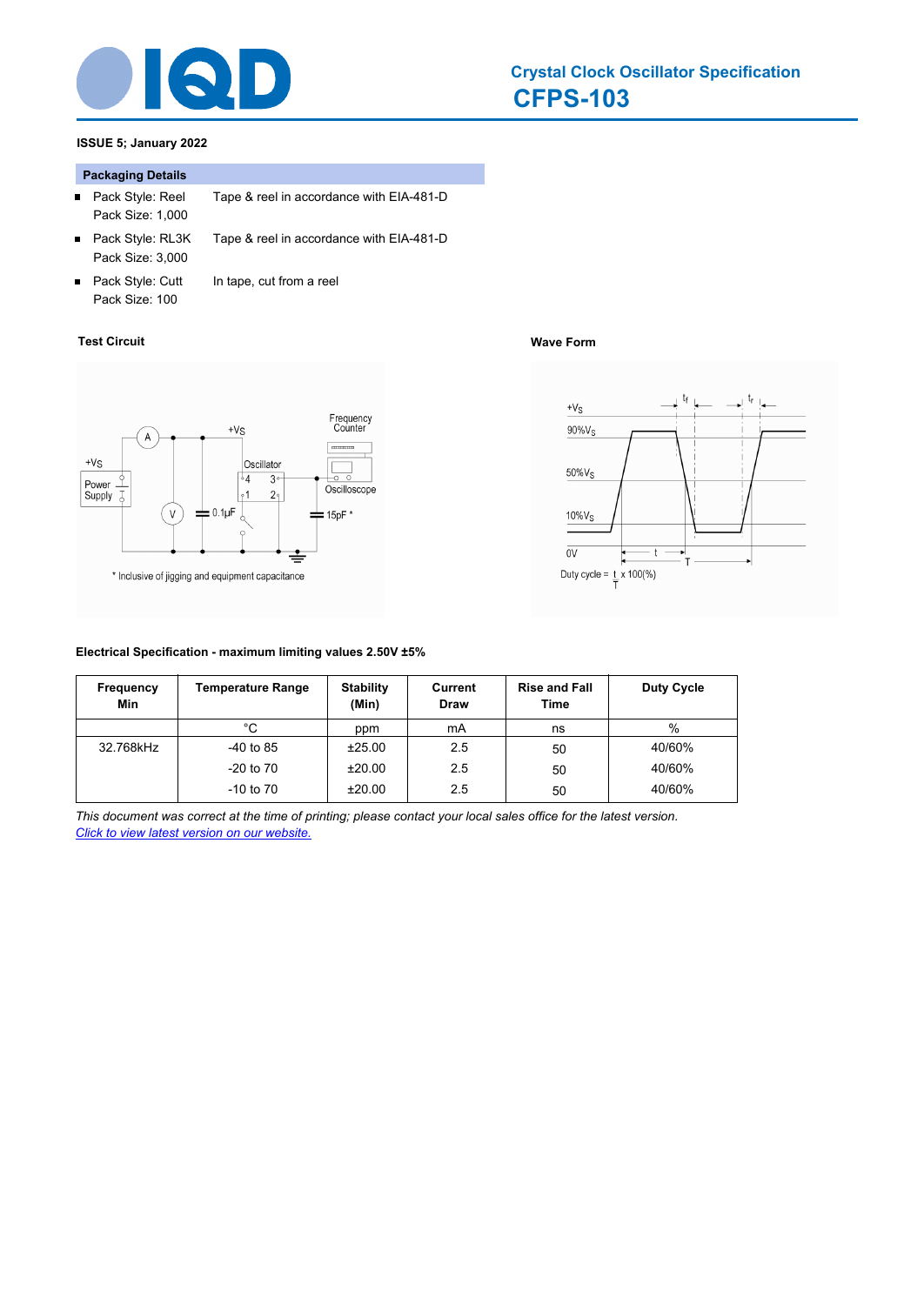

### **CFPS-104 Crystal Clock Oscillator Specification**

#### **ISSUE 5; January 2022**

#### **Description**

 $\blacksquare$ 32.768kHz output crystal oscillator in a ceramic package, hermetically sealed with a seam sealed metal lid Suitable for real time clock applications

#### **Frequency Parameters**

- Frequency 32.768kHz
- 
- Frequency Stability ±20.00ppm to ±50.00ppm Ageing  $\qquad \qquad \qquad \text{+3ppm}$  max per year
- **Electrical Parameters**
- 

#### $\blacksquare$ Supply Voltage 3.3V ±5%

- **Operating Temperature Ranges**
- -20 to 70°C Ξ
- -10 to 70°C  $\blacksquare$
- -40 to 85°C

#### **Output Details**

Output Compatibility CMOS  $\blacksquare$ Drive Capability 15pF max

#### **Output Control**

- Standby Operation:  $\blacksquare$ Logic '1' (>70% VS) to pad 1 enables oscillator output Logic '0' (<30% VS) to pad 1 disables oscillator output; when disabled the oscillator output goes to the high impedance state No connection to pad 1 enables oscillator output
- $\blacksquare$ Start-up Time: 35ms max 2ms typ to 90% of final amplitude (under ideal conditions @ 25°C)
- Standby Current: 20µA max, 1.7µA typ @ 25°C  $\blacksquare$

#### **Environmental Parameters**

- Storage Temperature Range: –55 to 125°C  $\blacksquare$
- Shock: MIL-STD-883F, Method 2002.4: 1500G, 0.5ms, 3  $\blacksquare$ times in each of 3 mutually perpendicular planes
- Vibration: MIL-STD-883F, Method 2007.3: 20G  $\blacksquare$ (20Hz-2000Hz), 1.52mm amplitude, 20mins in 3 mutually perpendicular planes (total 4hrs)

#### **Ordering Information**

- Frequency\* Model\* **Output** Frequency Stability\* Operating Temperature Range\* Supply Voltage (\*minimum required) Example
- 32.768kHz CFPS-104 CMOS ±50ppm –10 to 70C 3.3V

#### **Compliance**

- RoHS Status (2015/863/EU) Compliant  $\blacksquare$
- 
- REACh Status **Compliant**
- MSL Rating (JDEC-STD-033): Not Applicable $\blacksquare$



 $\mathbf{A}$ 

#### **Outline (mm)**



#### **Recommended Solder Pad Layout**